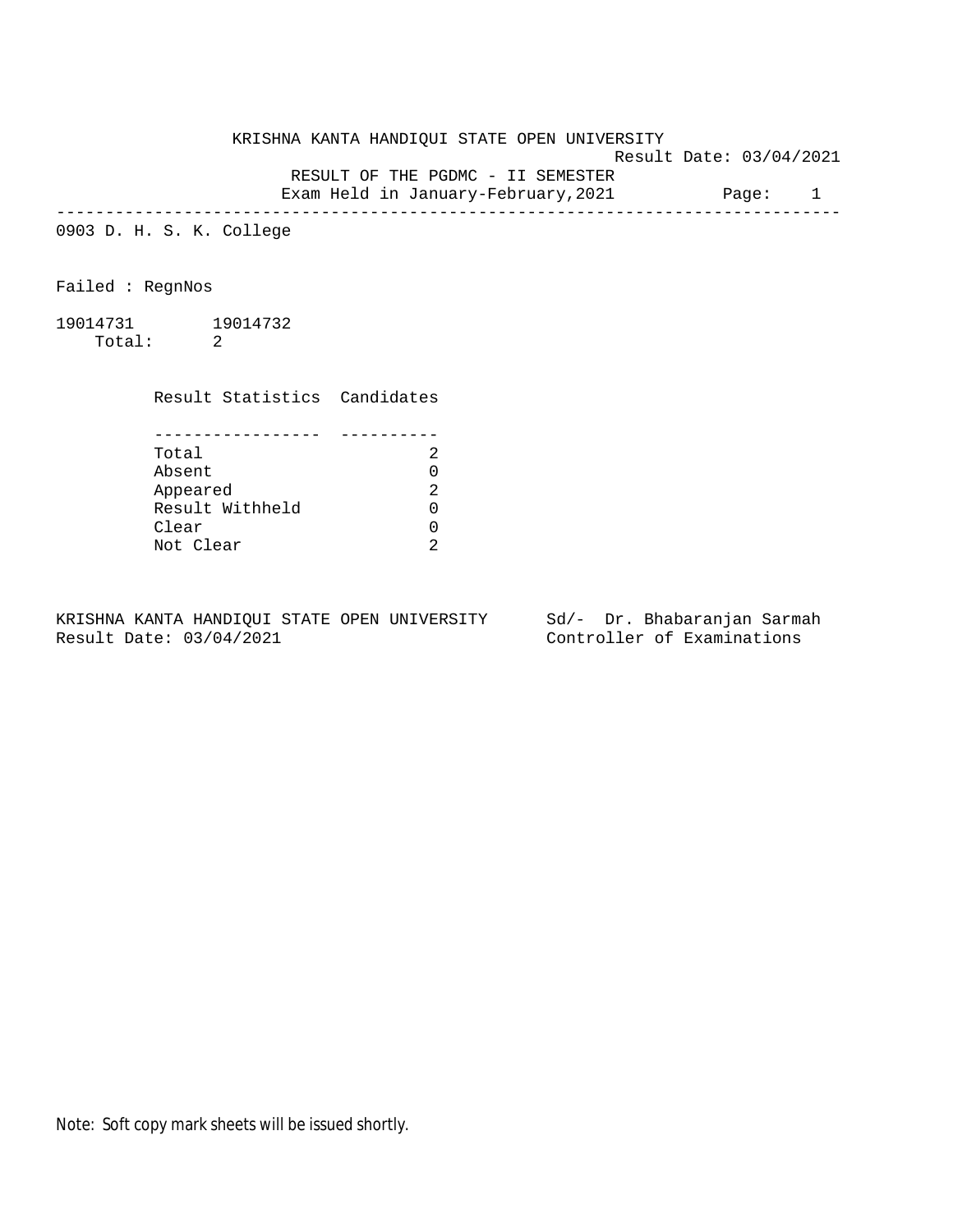KRISHNA KANTA HANDIQUI STATE OPEN UNIVERSITY Result Date: 03/04/2021 RESULT OF THE PGDMC - II SEMESTER Exam Held in January-February,2021 Page: 2 -------------------------------------------------------------------------------- 1302 J. B. College, Jorhat Failed : RegnNos 19014734 Total: 1 Result Statistics Candidates

| Total           |  |
|-----------------|--|
| Absent          |  |
| Appeared        |  |
| Result Withheld |  |
| Clear           |  |
| Not Clear       |  |

KRISHNA KANTA HANDIQUI STATE OPEN UNIVERSITY Sd/- Dr. Bhabaranjan Sarmah Result Date: 03/04/2021 Controller of Examinations

Note: Soft copy mark sheets will be issued shortly.